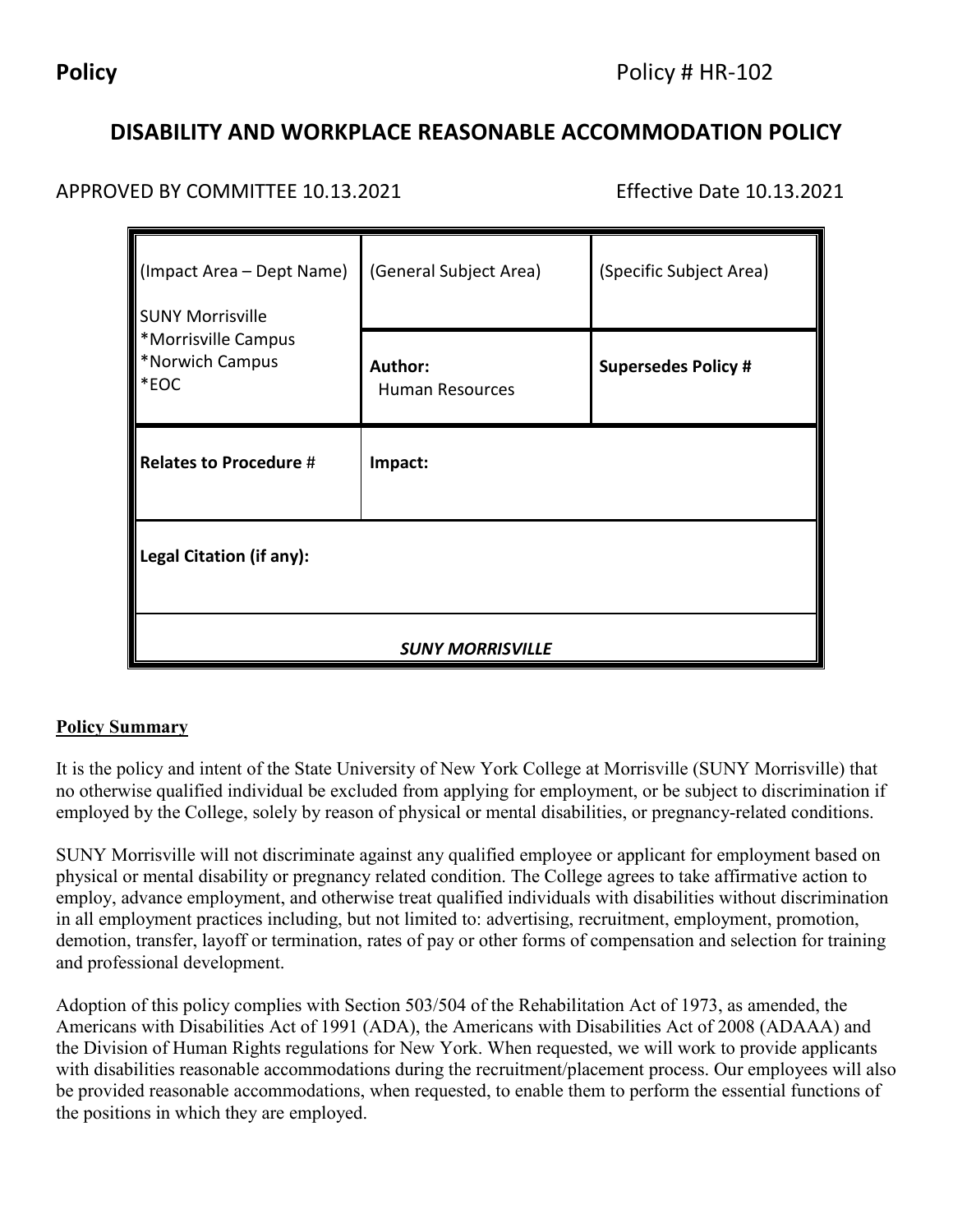The responsibility for initiating a request for accommodations lies with the individual applicant, or employee with a disability. In accordance with federal and state regulations, SUNY Morrisville will treat disability-related information in a confidential manner.

## **Definitions:**

The following definitions are based on New York State Human Rights Law. This Law protects all individuals with physical, mental or medical impairments that either impede normal bodily function, or are demonstrable by medically accepted diagnostic technique. The protection of the federal statutes is limited to those impairments that substantially limit one or more major life activities.

#### **Covered Individuals**

**a. Person with a Disability:** A person who has "a physical, mental or medical impairment" that substantially limits one or more major life function, who upon provision of reasonable accommodation if needed, is able to perform, in a reasonable manner, the activities involved in the job or occupation sought or held.

Person with a disability also includes a person who has a record or history of impairment, even if they do not currently have impairment. These individuals are protected from discrimination, but only current impairments need to be reasonably accommodated.

Persons who have a condition regarded by others as an impairment, or who are incorrectly perceived as having an impairment, are also protected from discrimination. However, only actual impairments need to be reasonably accommodated.

- **b. Person with Pregnancy-Related Condition:** Any person who has a medical condition related to pregnancy or childbirth that inhibits the exercise of normal bodily function, or is demonstrable by medically accepted clinical or laboratory diagnostic techniques, where such condition, after the provision of a reasonable accommodation, does not prevent such person from performing, in a reasonable manner, the activities involved in the job or occupation sought or held.
- **c. Physical, Mental or Medical Impairment:** Any impairment "resulting from anatomical, physiological, genetic or neurological conditions which prevents the exercise of a normal bodily function or is demonstrable by medically accepted clinical or laboratory diagnostic techniques."

**Interactive Process:** a discussion about an applicant's or employee's disability--the applicant or employee, health care provider and employer each share information about the nature of the disability and the limitations that may affect his or her ability to perform the essential job duties. This discussion is the foundation of compliance with the Americans with Disabilities Act.

**Essential Job Functions:** Essential functions are those job activities that are fundamental to the position that are determined by the employer to be core to performing job. A function is essential if not performing or modifying that function would fundamentally change the job and/or occupation for which the position exists.

**Qualified Person with a Disability:** A person with a disability who, as defined, can reasonably perform the activities (i.e., the essential functions) involved in the job and who satisfies the requisite skill, experience, education and other job-related requirements of the position which the individual holds or desires.

**Reasonable Performance**: The New York State Human Rights Law protects from discrimination those individuals who can reasonably perform the job, with reasonable accommodation, if needed, despite the person's impairment. Reasonable performance is not perfect performance or performance unaffected by the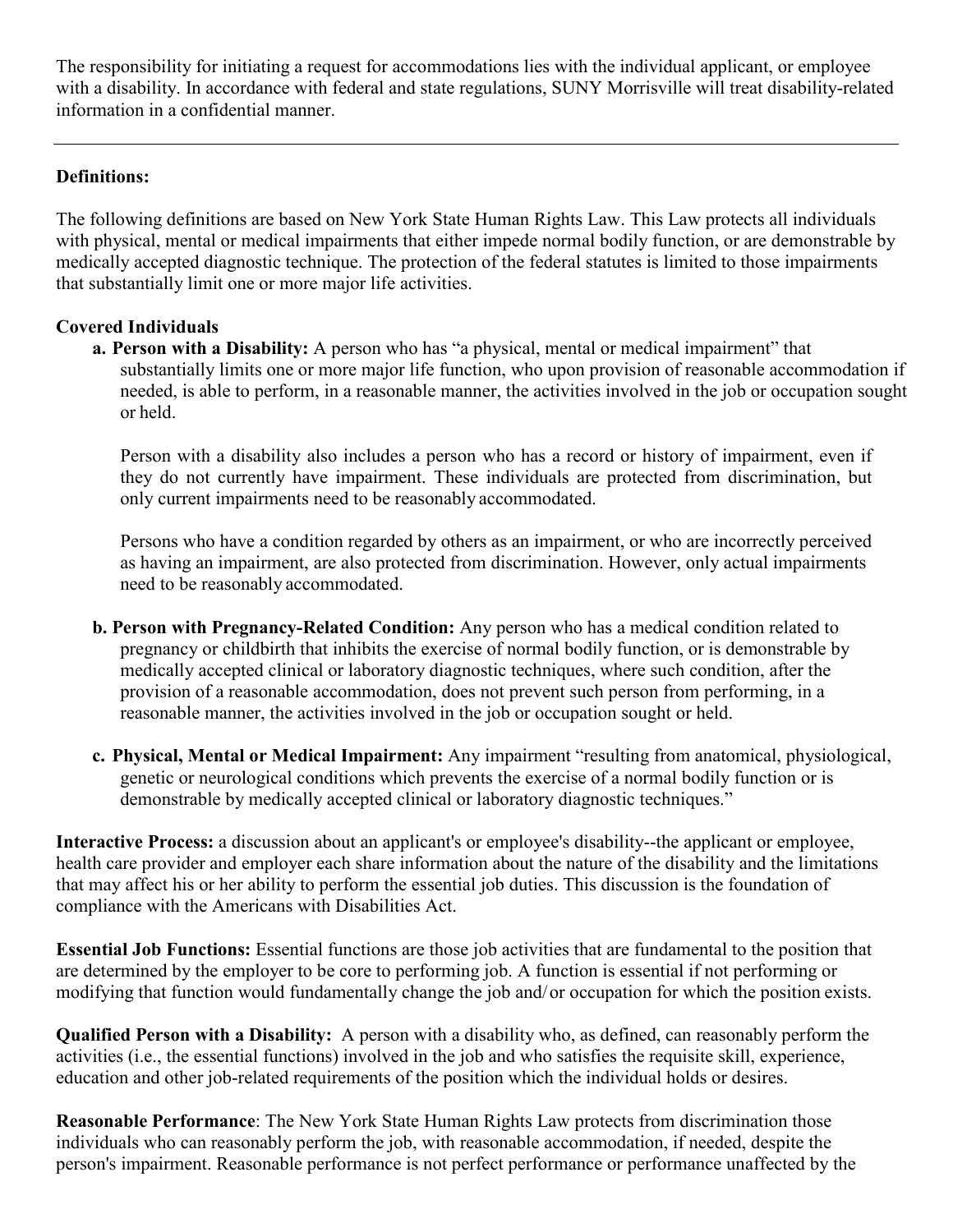disability, but reasonable job performance reasonably meeting the employer's needs to achieve their business goals. Ability to reasonably perform the "activities involved in the job or occupation" means the ability, with or without accommodation, to satisfactorily perform the essential functions of the job or occupation. Satisfactory performance means minimum acceptable performance of the essential functions of the job as established by the employer. The employer's judgment as to what is minimum acceptable performance will prevail, as long as standards for performance are applied equally to all employees in the same position. Such standards for satisfactory performance may include minimum productivity standards or quotas.

**Reasonable Accommodation:** The New York Human Rights Law, the Rehabilitation Act of 1973, and The Americans with Disabilities Act (ADA) of 1990 and the Americans with Disabilities Amendments Act of 2008 (ADAAA) require that certain employers provide reasonable accommodation to the known physical or mental limitations of otherwise qualified applicants or employees with disabilities, unless it can be demonstrated that providing such accommodations would impose an undue hardship on the operation of its business.

Reasonable accommodation refers to the modifications or adjustments to a job application process which enables a qualified individual with a disability to be considered for the position sought and to modifications or adjustments to the work environment or the manner or circumstances under which a job is performed which permits the employee to perform their job in a reasonable manner. An accommodation is reasonable if it removes or mitigates the barriers to performance caused by the individual's impairment and does not cause undue hardship to the employer.

While pregnancy-related conditions are treated as temporary disabilities for purposes of applying existing regulations under the Human Rights Law, pregnancy-related conditions need not meet any definition of disability to trigger an employer's obligation to accommodate under the law. Any medically-advised restrictions or needs related to pregnancy will trigger the need to accommodate, including such things as the need for extra bathroom breaks, or increased water intake.

**Undue hardship:** means an action requiring significant difficulty or expense by the employer. In determining whether an accommodation would impose an undue hardship on a covered entity, factors to be considered include, but are not limited to:

- The nature and cost of the accommodation: and
- The type of operation which the business, program or enterprise is engaged in, including the composition and structure of the workforce; and
- The overall financial resources of the facility or facilities involved in the provision of the reasonable accommodation, the number of persons employed at such facility, the effect on expenses and resources or the impact of such accommodation upon the operation of the facilities.

## **Procedures for Requesting and Receiving Reasonable Accommodations:**

Reasonable Accommodations will be provided for individuals with disabilities when such accommodations are related to performing the essential functions of a job, competing for a job, or to benefits and privileges of employment where such accommodations do not impose an undue financial and/or operational hardship to SUNY Morrisville, or endanger the health and safety of the individuals or others.

Determinations on reasonable accommodation requests will be made on a flexible, case-by-case basis and will consider all relevant laws, factors and documentation.

## **Procedure for Requesting and Receiving Reasonable Accommodations: (SUNY Morrisville Employees)**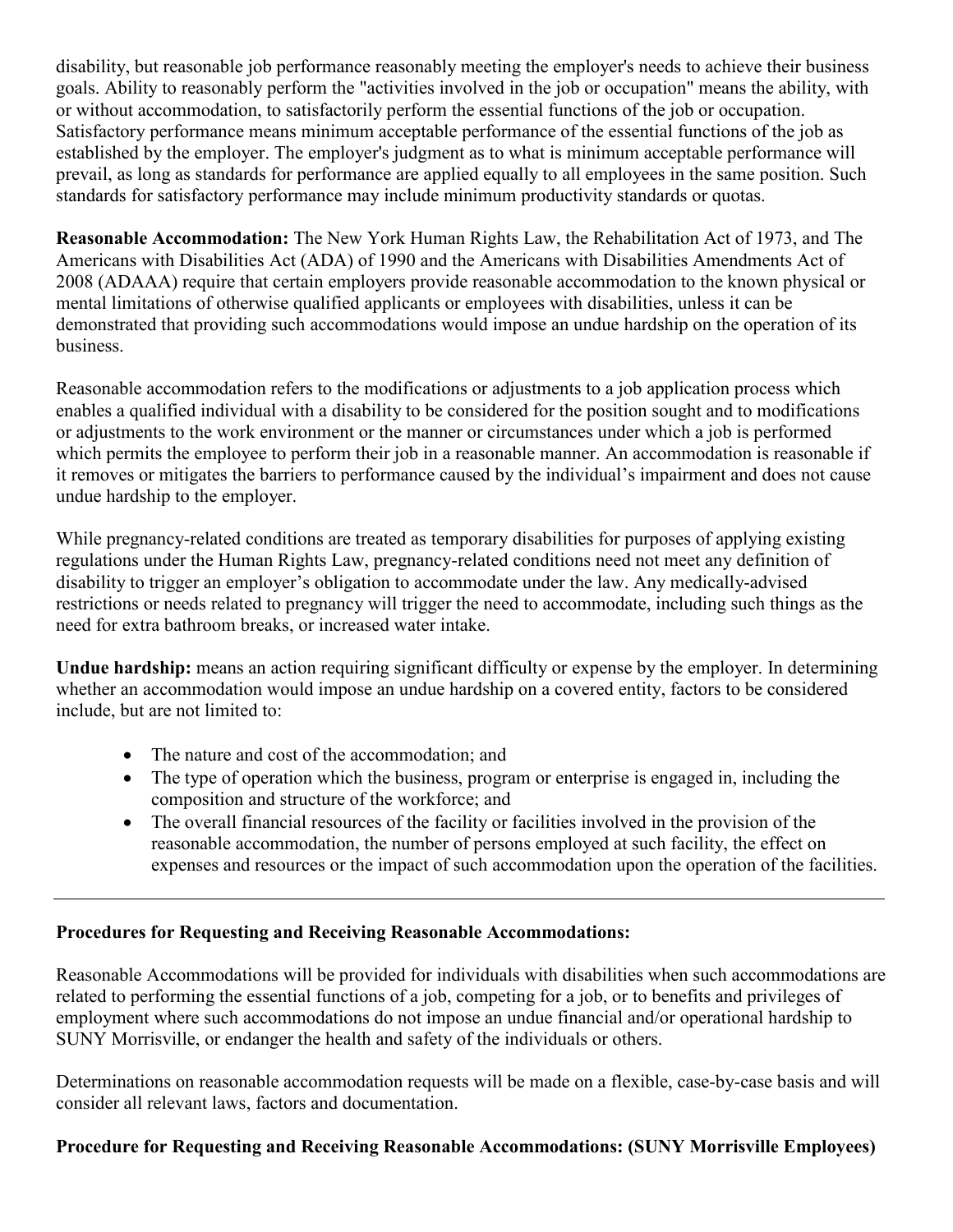- Reasonable accommodation(s) include adjustments to either the work environment or to the manner/circumstance under which the position held or desired is customarily performed. The accommodation should enable a qualified individual with a disability to perform the essential functions of the job/position.
- A request and determination of a reasonable accommodation(s) is handled through the campus Designee for Reasonable Accommodations (DRA) in the Human Resources Office.
- Those in need of an accommodation in order to perform the essential functions of their position shall make a request verbally or in writing to the campus DRA at 315-684-6038, or directly to their supervisor/chair who will in turn contact the campus DRA.
- The individual requesting accommodation should complete the Request for Reasonable Accommodation form provided to them and submit it to the campus DRA. If additional information or medical documentation is needed, the individual requesting accommodation should complete the Health Care Provider Information Reasonable Accommodation Request form provided to them and return to the campus DRA.
- If requested documentation is not returned in 30 calendar days from the date issued to the employee, the campus DRA will issue a notice to the employee that their request for reasonable accommodation will no longer be actively considered until the requested documents have been submitted. *(Delays in providing requested documentation may result in an inability to implement certain accommodations, if approved, until a later date.)*
- Verification of a disability is required. It is the responsibility of the individual with a disability to provide documentation that supports their request for reasonable accommodation. The documentation provided to the campus DRA must clearly indicate:
	- a. The existence of a disability (as defined by state and federal regulations); and
	- b. That the disability impedes normal bodily function(s) or is demonstrable by medically accepted clinical or laboratory diagnostic techniques.; including the nature and extent of the limitation(s); and
	- c. A statement of what accommodation(s) is recommended/requested.
- As part of the interactive process of requesting a reasonable accommodation(s), it is important that the employee or applicant, in confidence, advise the campus DRA precisely how limitations from a disability/impairment affect the ability to perform the duties of their position. If the applicant or employee knows what type of reasonable accommodation would be helpful, they should advise the campus DRA respectively.

## **Steps in the interactive process include:**

- a. Communicate/interact with the employee to identify the nature of the disability, and the employee's functional limitations with respect to performing the essential functions of the position.
- b. Determine whether the submitted medical documentation substantiates a disability under state and federal regulations and review specific request(s) for accommodation(s), and if necessary, consult with, or request additional documentation from the healthcare provider.
- c. If need be, schedule a medical evaluation with the Employee Health Service of NYS Dept. of Civil Service or another appropriate health care professional in order to verify claimed disability.
- d. Alternative accommodations can be suggested, and the individual should consider whether they would be effective or not. The College does not have to provide the specific accommodation requested, but must offer an effective reasonable alternative, unless to do so would create an undue hardship for the institution and/or endanger the health and safety of employees and/or others.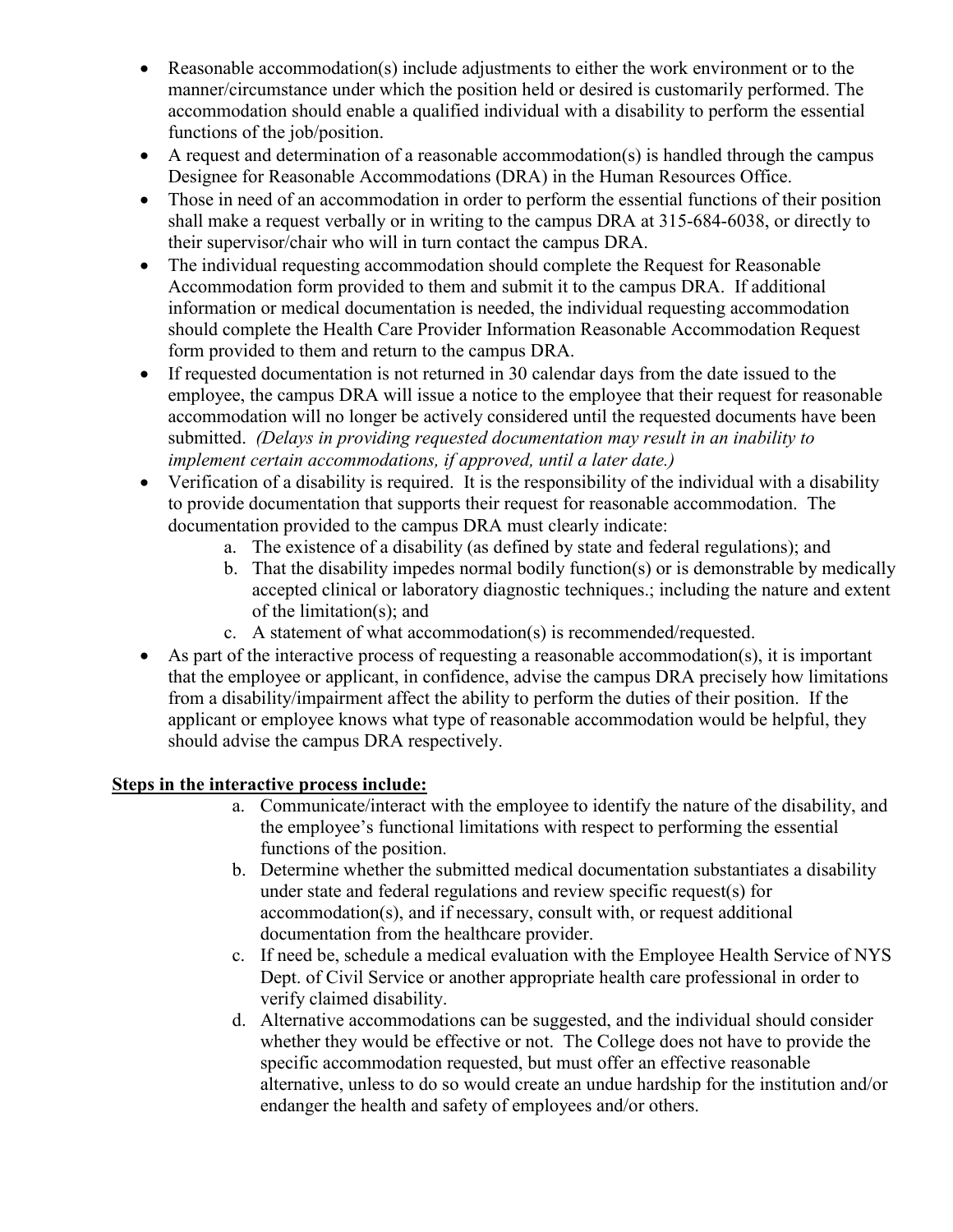- Upon submission of the requested forms, the campus DRA will conduct a comprehensive review of all the provided documentation, engage in the interactive process and, if need be, arrange for a job analysis to determine whether and what type of accommodations would be effective.
- If a review of the request and of supporting documentation is inconclusive, or if it is determined that medical documentation is inadequate or otherwise problematic, the campus DRA will specify to the applicant why the documentation is unacceptable. The applicant will then be allowed to submit additional supporting documentation. If, after this additional documentation has been submitted, the need for an accommodation is still not clearly established, the employee may be asked to submit to a medical examination by an appropriate medical professional designated and paid for by the College.

The campus DRA is responsible for collecting information on all employee requests for reasonable accommodation including the number made and the type of accommodation provided to employees. Medical records associated with this request are confidential and secured in a separate file in Human Resources. Medical documentation submitted or obtained may only be used to evaluate the request for accommodation and will only be shared with personnel who have a "right to know." This may include any staff who assists in the event the employee requires emergency treatment due to their disability.

## **Approval of a reasonable accommodation as requested:**

If the reasonable accommodation request is approved, upon completion of an analysis of all relevant facts and documents, the campus DRA will notify the employee, in writing, of the approved accommodation(s) and the effective date that such will be provided.

#### **Approval of an alternate accommodation:**

If a reasonable accommodation request is approved, upon completion of an analysis of all relevant facts and documents and the College will offer an alternative accommodation from the accommodation requested, the DRA will notify the employee, in writing, of the approved accommodation(s) and the effective date that such will be provided.

#### **Denial of a reasonable accommodation request:**

If the request for a reasonable accommodation(s) is denied, upon completion of a thorough review/analysis of all relevant facts and documents, the campus DRA will notify the employee, in writing, of the reason(s) for request denial.

#### **Appeal Procedure:**

Any individual who is denied an accommodation may seek a request for appeal of the decision to Jamie Cyr, VP for Administration & Finance, 315-684-6885, who will review the case information and make a final determination regarding the accommodation request. This request for appeal must be submitted in writing within 30 calendar days from the date the applicant or employee was notified of the denial.

## **Complaint Procedure for the Review of Allegations of Unlawful Discrimination**

SUNY Morrisville, in its continuing effort to seek equity in education and employment and in support of Federal and State anti-discrimination legislation, has adopted a complaint procedure for the prompt and equitable investigation and resolution of allegations of unlawful discrimination on the basis of race, color, national origin, religion, creed, age, sex, sexual orientation, disability, gender identity, familial status, pregnancy, predisposing genetic characteristics, military status, domestic violence victim status, or criminal conviction. Harassment on the basis of any of the above-protected categories is a form of unlawful discrimination. Conduct that may constitute harassment is described in 950.10. These procedures also apply to complaints alleging all forms of sex discrimination, including sexual harassment, sexual assault, and sexual violence against employees, students, or third parties. For more detailed information contact the Affirmative Action Officer (hereafter AAO) or the Title IX Coordinator (hereafter TIXC). Throughout this document, AAO